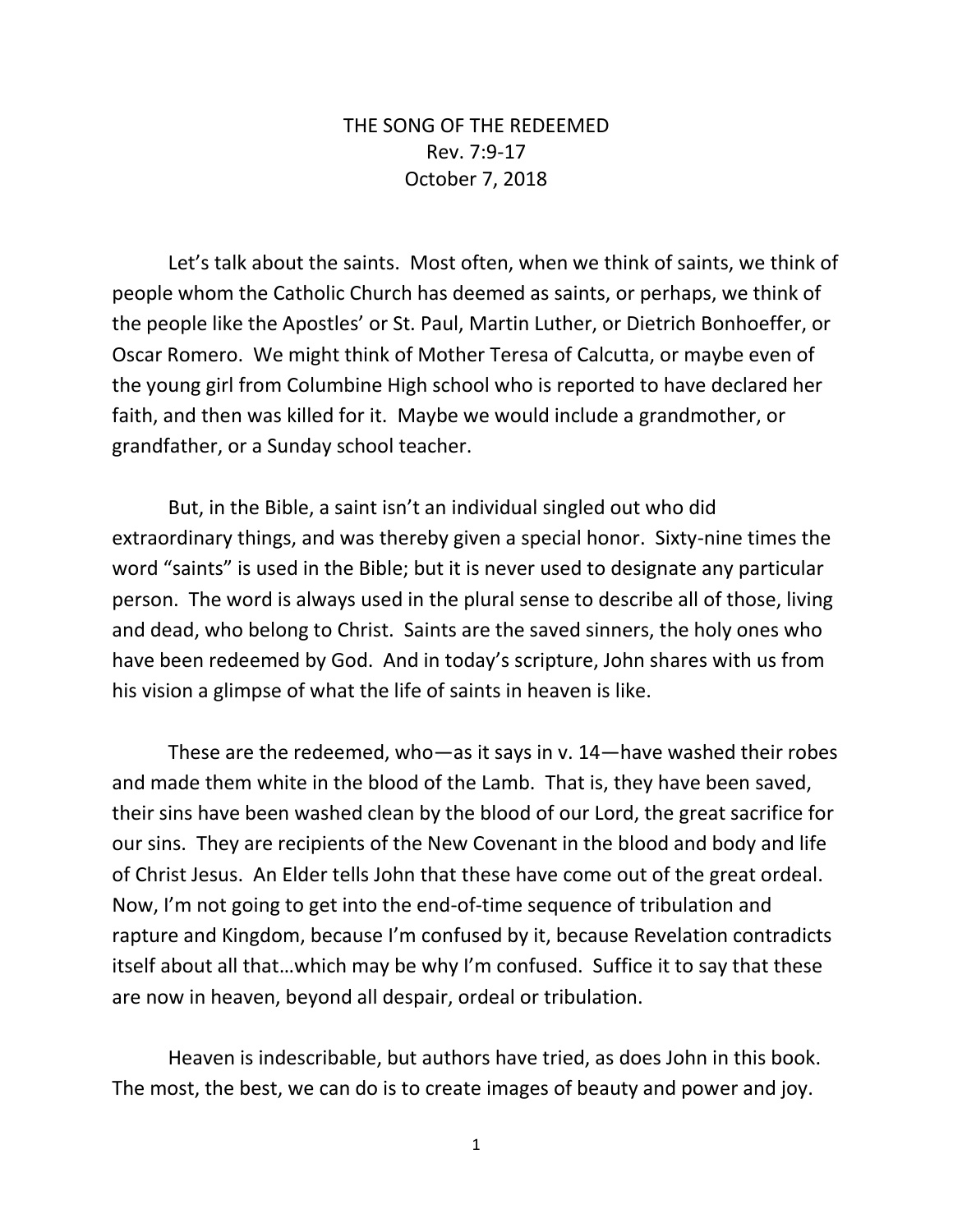Heaven has been described as paved with gold, full of light and beauty, and that as I've said, it defies earthly imagination. But metaphors abound, like the marvel of many colored jewels, jewels of infinite value. These are the images of fruit and fullness, of lush greenery (think of the vision this would capture for those of a barren, dry land like Palestine.) It's all about abundance – the abundance of being present with the very God.

Abundance: At v. 4 it says, "And I heard the number of those who were sealed, one hundred forty-four thousand, sealed out of every tribe of the people of Israel." Let's take that apart some. The 144,000 is a metaphor of all the abundance of God. "Of every tribe of the people of Israel" it says. As in the God's Chosen People, the gathered, those gathered by God, into God's heaven. And yo and I, Christians, are part of that, because by Christ, we've been gathered into the House of Israel, too, right?

144,000. Those Jehovah's Witnesses who come to your door? They really believe it's only 144,000 who ever make it to heaven, and if you press them about it, their faces fall. They know that by now, after all this time, they're not in the 144,000.

However, 144,000 is a very special number. A perfect number, if you will. The perfect number 12, times the perfect number twelve, times a thousand (a numerical symbol for lots and lots, and unaccountable lots.) This 144,000 is God's perfect, unimaginably great, wider-than-wide, higher-than-high number … all the people from all time, whom God invites in His awesome generosity into God's Heaven.

Verse 9, where we started, says, "After this looked (as in, I looked closer) and there was a great multitude that no one could count (no longer just 144,000 individuals by count, right?) a great multitude that no one could count, from every nation, from all tribes and peoples and languages, standing before the throne and before the Lamb, clothed in white with palm branches in their hands." Wow, I love that.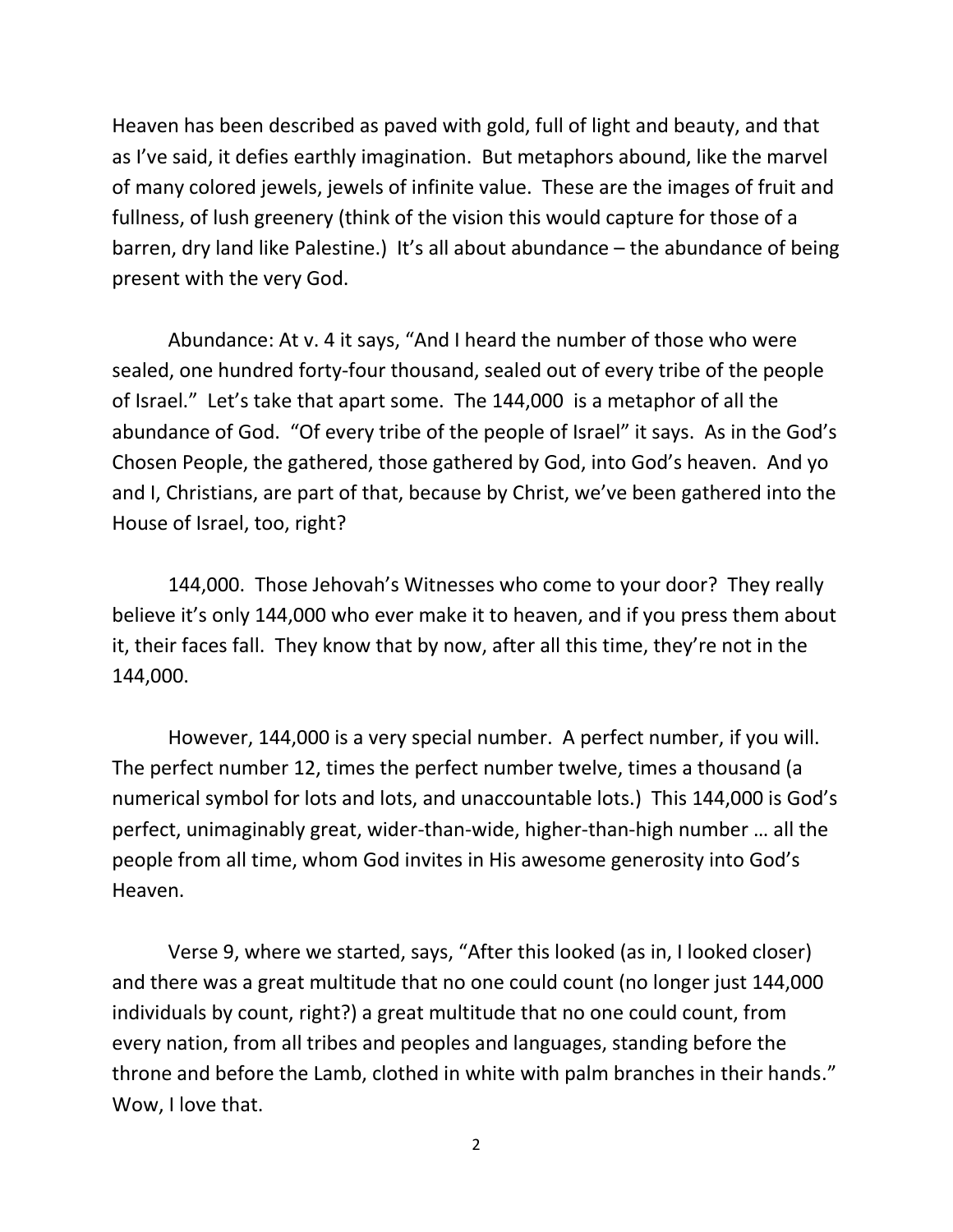Envision a crowd, a sea of people, uncountable, from every walk of life, every culture, every nation. It's a reminder that there is plenty of room for all the in the kingdom of God. And there they were, as it says, "standing before the throne and before the Lamb, robed in white, with palm branches in their hands."

There they are, face to face with, in the very presence of their beloved and be-loving God. Wearing white robes. The word for robes here is "stolas"—which were long robes, fancy robes for leisure, not labor….And white, meaning purity and complete righteousness. Purity and righteousness—not because of our perfection, but because of the Blood of the Lamb. Being washed by the blood of the Lamb, they are not free from fear, free from guilt, free to praise and rejoice forever in the presence of the very God.

See, they were carrying palms. Palms were emblems of conquerors, signals of victory. They signified victory over the world, victory over the flesh, even victory over the devil himself. The war has already been won. The victory is Christ's. And that's a fact.

So because palms were signs of conquerors, emblems of victory, that means they are signs, further, of thanksgiving and celebration, huh? Christ has conquered; Christ has won our victory. Let's celebrate with all our joy. There is joy in the house. We have been set free!

Marveling over the message of salvation through Jesus Christ, this multitude in what are now white robes, cried out, in a loud voice, shouting, "Salvation belongs to our God, who is seated on the throne, and to the Lamb!"

Worshipping God—falling on their faces in profound and utter humility. There is nothing of *them*, but all of *God* now. They give themselves fully, profoundly, joyfully to their God because God has seen them through the great tribulation (NRSV: the great ordeal.) Now, as I've hinted, this may be the great and terrible cataclysm that happens at the end of time, but it could be your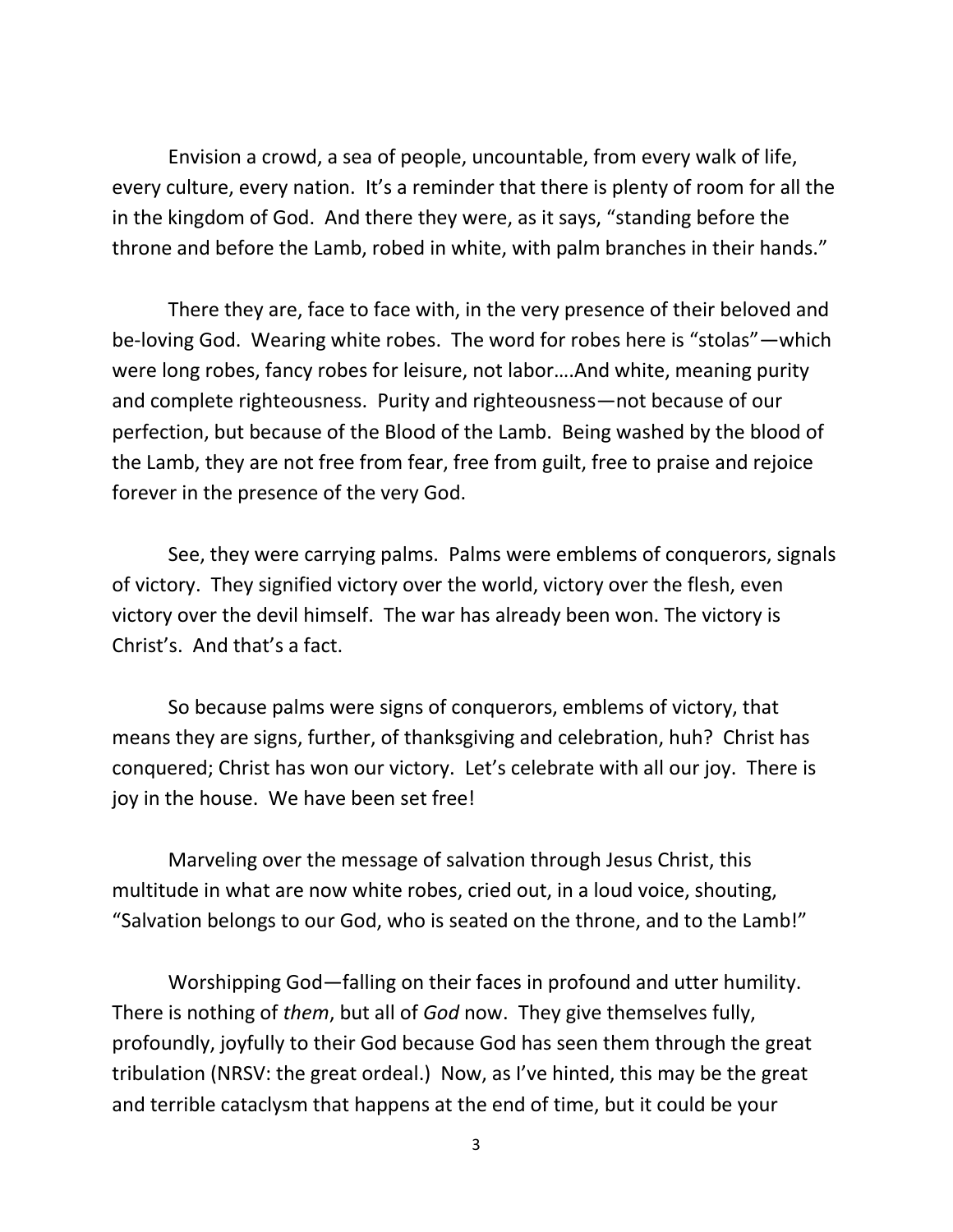ordeal. Ordeals of various kinds beset human beings. But now in God's heaven there is no more weeping, nor hunger, nor thirst; free from all difficulties, all needs, wants and fears. God provides their all in all. Because God is guiding them, there is no more guessing at God's will either. They know it. It has been written on their hearts now, no longer on tablets of stone. They now know the awesomeness of being really *with*, praising God with all that they are.

We here still on earth, are still bound by flesh and matter and stuff that gets in the way, but these saints are free for concentrated joy. They sing, "Amen! Blessing and glory and wisdom and thanksgiving and honor and power and might be to our God forever and ever! Amen!"

The multitude of the saved, this world-wide, no, this creation-wide gathered group of saints, from every nation and every tribe and every language sang this hymn of praise in perfect harmony between the angels and the saints…without ceasing. Day and night.

When I was in seminary, I attended a pre-breakfast prayer meeting. We'd speak of our blessings and the scriptures we were pondering, and our desires before God, and then we'd be in prayer silently. But there was one woman who couldn't be silent. Under her breath she would joyfully praise, as if it caught up her whole being, "Blessing and glory and wisdom and thanksgiving and honor and power and might," over and over again … til it filled our souls, too. That's one of the beloved memories of my seminary experience. Full of praise. Full of the Word of God. Full of God-given joy.

> Blessing and glory and wisdom and thanksgiving and honor and power and might